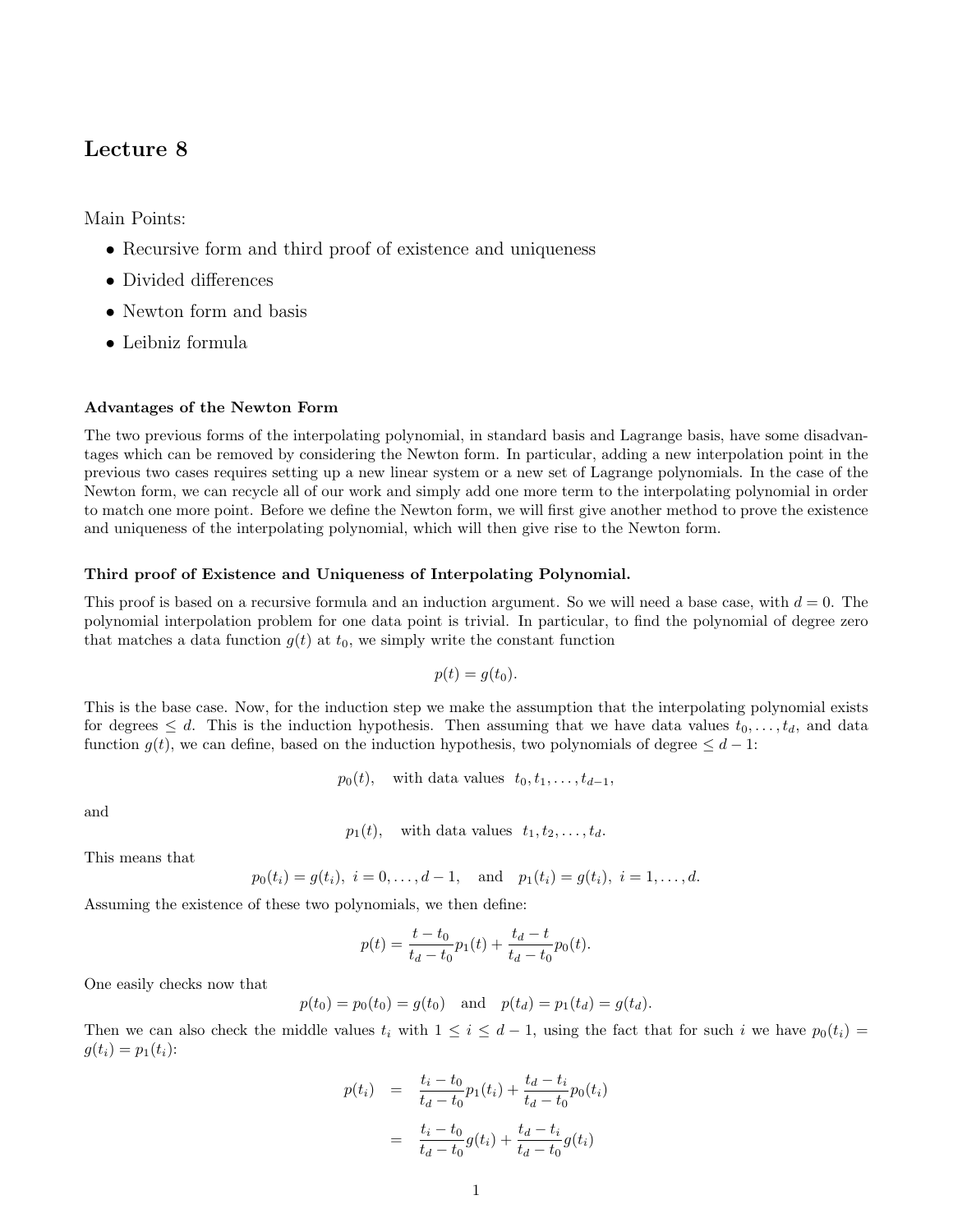$$
= \left[\frac{t_i - t_0}{t_d - t_0} + \frac{t_d - t_i}{t_d - t_0}\right] g(t_i)
$$

$$
= \left[\frac{t_d - t_0}{t_d - t_0}\right] g(t_i)
$$

$$
= g(t_i)
$$

Note that since  $p_0(t)$  and  $p_1(t)$  each have degree  $\leq d-1$  it must be that  $p(t)$  is a sum of polynomials of degree  $\leq d$ and hence  $p(t)$  is in  $P_d$ . This shows that the interpolating polynomial  $p(t)$  exists in  $P_d$ .

To prove again the uniqueness of the interpolating polynomial, we suppose that two such polynomials  $p(t)$  and  $q(t)$ exist in  $P_d$ , and define:

$$
f(t) = p(t) - q(t).
$$

Then  $f(t)$  is also in  $P_d$  and since  $p(t)$  and  $q(t)$  satisfy the interpolation conditions, we have:

$$
f(t_i) = p(t_i) - q(t_i) = g(t_i) - g(t_i) = 0, \quad i = 0, \ldots, d.
$$

Thus  $f(t)$  is a polynomial in  $P_d$  with  $d+1$  distinct zeros  $t_0, \ldots, t_d$ . But a nonzero polynomial of degree at most d can have at most d zeros, since each zero corresponds to a factor of f. Only the zero polynomial in  $P_d$  can have more than d zeros, so in fact it must be that  $f(t) = 0(t)$  which means that  $p(t) = q(t)$ . This shows that the interpolating polynomial is unique in  $P_d$ .

#### Definition of the Newton basis:

Given d real numbers  $t_0, \ldots, t_{d-1}$ , which may or may not be distinct, we define the Newton basis of  $P_d$  as

$$
\{1, t-t_0, (t-t_0)(t-t_1), (t-t_0)(t-t_1)(t-t_2), \ldots, (t-t_0)(t-t_1)(t-t_2)\cdots (t-t_{d-1})\}.
$$

This can easily be seen to be linearly independent since the elements are of increasing degree, giving a triangular matrix of coordinate vectors with respect to the standard basis, with determinant 1.

#### Examples:

• The Newton basis of  $P_2$  for the values  $t_0 = 1$  and  $t_1 = 3$  is:

$$
\{1, t-1, (t-1)(t-3)\}.
$$

• The Newton basis of  $P_2$  for the values  $t_0 = 3$  and  $t_1 = 3$  is:

$$
\{1, t-3, (t-3)^2\},\
$$

which is also a shifted basis.

In order to define the Newton form we need to define divided differences. The divided difference is a number which is obtained from the data specified for a polynomial interpolation problem. In other words, the input is the data  $t_0, t_1, \ldots, t_d$  and g, and the output is the number  $[t_0, t_1, \ldots, t_d]$ . As we see below, this number is defined using the interpolating polynomial  $p(t)$ .

## Definition of divided differences:

The divided difference  $[t_0, t_1, \ldots, t_d]$  is defined to be the coefficient of  $t^d$  in the interpolating polynomial  $p(t)$  in  $P_d$ with data function g and data values  $t_0, t_1, \dots, t_d$ . In other words, if  $p(t) = a_0 + a_1t + a_2t^2 + \dots + a_dt^d$  in standard basis form, then

$$
[t_0, t_1, \ldots, t_d]g = a_d.
$$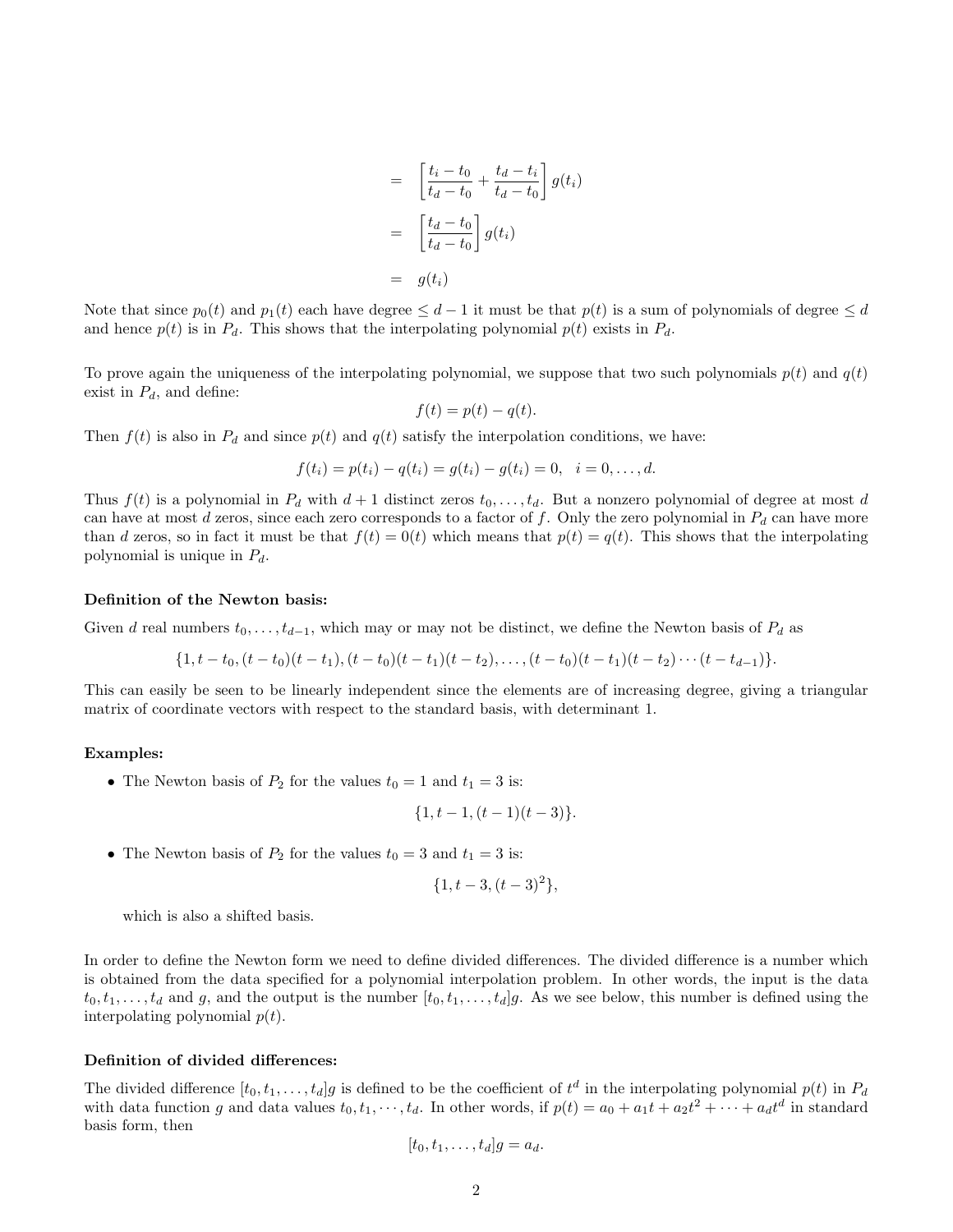Note: because the interpolating polynomial depends only on the input data and data function  $q(t)$ , it is not dependent on the order of the data. This also means that the order of the data values in the divided difference can be changed without affecting the outcome.

#### Examples:

• Find the divided difference  $[0,1,2]g$  with  $g(t) = 2^t$ . Since we already worked out the interpolating polynomial  $p(t)$  above to be  $1 + \frac{1}{2}t + \frac{1}{2}t^2$ , we see from the definition that  $[0, 1, 2]$  is the coefficient of  $t^2$  which is  $\frac{1}{2}$ , so

$$
[0,1,2]g = \frac{1}{2}.
$$

Note: From the comments above, since we are only taking the coefficient of  $t^2$ , the input data can be in any order, so we have:

$$
[0, 1, 2]g = [0, 2, 1]g = [1, 0, 2]g = [1, 2, 0]g = [2, 0, 1]g = [2, 1, 0]g = \frac{1}{2}.
$$

• Find the divided difference [0, 1] with  $g(t) = 2^t$ . For this data, the interpolating polynomial is just the line through the points  $(0, g(0))$  and  $(1, g(1))$ , or  $(0, 1)$  and  $(1, 2)$ . This line is  $p(t) = 1 + t$ . So

$$
[0,1]g=1.
$$

Since the sequence  $t_0, t_1, \ldots, t_d$  has many possible subsequences, each of which may be used in the recursion below, we may write  $t_i, t_{i+1}, \ldots, t_{i+k}$  to represent the most general such sequence.

#### Recursion Property for divided differences:

The divided differences, defined above, also satisfy the recursion:

$$
[t_0, t_1, \ldots, t_d]g = \frac{[t_1, t_2, \ldots, t_d]g - [t_0, t_1, \ldots, t_{d-1}]g}{t_d - t_0}.
$$

Similarly:

$$
[t_i, t_{i+1}, \ldots, t_{i+k}]g = \frac{[t_{i+1}, t_{i+2}, \ldots, t_{i+k}]g - [t_i, t_{i+1}, \ldots, t_{i+k-1}]g}{t_{i+k} - t_i}.
$$

#### Examples:

• The divided differences can be computed in the following table format, here for  $d = 2$ .

$$
t_0 \t[t_0]g = g(t_0)
$$
  
\n
$$
[t_0, t_1]g = \frac{[t_1]g - [t_0]g}{t_1 - t_0}
$$
  
\n
$$
t_1 \t[t_1]g = g(t_1)
$$
  
\n
$$
[t_1, t_2]g = \frac{[t_2]g - [t_1]g}{t_2 - t_1}
$$
  
\n
$$
[t_2, t_2]g = g(t_2)
$$
  
\n
$$
[t_3, t_1]g = \frac{[t_3]g - [t_1]g}{t_2 - t_1}
$$

• Here is an example with specific inputs  $t_0 = 0$ ,  $t_1 = 1$ ,  $t_2 = 2$ , and  $g(0) = 3$ ,  $g(1) = -2$ , and  $g(2) = 1$ .

0 3  
\n
$$
\frac{-2-3}{1-0} = -5
$$
\n1 -2  
\n
$$
\frac{3-(-5)}{2-0} = 4
$$
\n2 1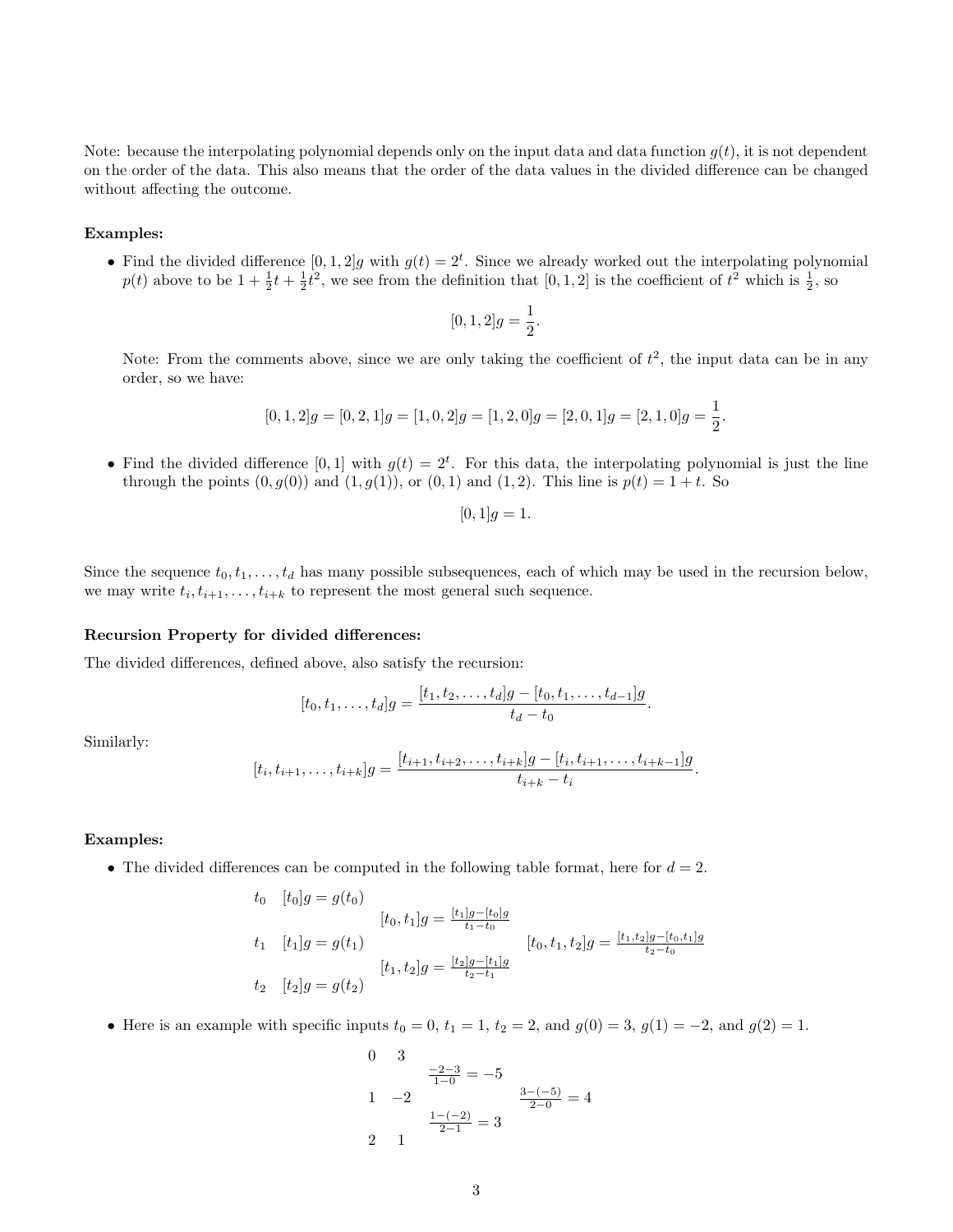## Proof of the Recursive Property

To prove the recursive property for divided differences we use the recursive form of the interpolating polynomial:

$$
p(t) = \frac{t - t_0}{t_d - t_0} p_1(t) + \frac{t_d - t}{t_d - t_0} p_0(t),
$$

where the polynomials  $p_0(t)$  and  $p_1(t)$  in  $P_{d-1}$  are also interpolating polynomials:

 $p_0(t)$ , with data values  $t_0, t_1, \ldots, t_{d-1}$ ,

and

 $p_1(t)$ , with data values  $t_1, t_2, \ldots, t_d$ .

Now we recall the definition of the operator  $[t_0, \ldots, t_d]g$  as the coefficient of  $t^d$  in  $p(t)$ . To extract the coefficients of  $t^d$  we suppose that

$$
p_0(t) = a_0 + a_1t + \dots + a_{d-1}t^{d-1}
$$

,

and

$$
p_1(t) = b_0 + b_1t + \dots + b_{d-1}t^{d-1}.
$$

Then:

$$
p(t) = \frac{t - t_0}{t_d - t_0} \left( a_0 + a_1 t + \dots + a_{d-1} t^{d-1} \right) + \frac{t_d - t}{t_d - t_0} \left( b_0 + b_1 t + \dots + b_{d-1} t^{d-1} \right).
$$

By the induction hypothesis, we also can say that

$$
a_{d-1} = [t_0, t_1, \ldots, t_{d-1}]g,
$$

and

$$
b_{d-1} = [t_1, t_2, \dots, t_d]g.
$$

So, the coefficient of  $t^d$  in  $p(t)$  is

$$
[t_0, t_1, \dots, t_d]g = \frac{1}{t_d - t_0} a_{d-1} + \frac{-1}{t_d - t_0} b_{d-1}
$$
  

$$
= \frac{1}{t_d - t_0} [t_0, t_1, \dots, t_{d-1}]g + \frac{-1}{t_d - t_0} [t_1, t_2, \dots, t_d]g
$$
  

$$
= \frac{[t_1, t_2, \dots, t_d]g - [t_0, t_1, \dots, t_{d-1}]g}{t_d - t_0}.
$$

#### Newton Form of the interpolating polynomial

The expansion of the interpolating polynomial  $p(t)$  with data  $t_0, t_1, \dots, t_d$  and g, in terms of the Newton basis is called the Newton Form, and can be written as:

$$
p(t) = \sum_{i=0}^d [t_0, \dots, t_i] g N_i(t),
$$

where  $N_0(t) = 1$ ,  $N_1(t) = t - t_0$ ,  $N_2(t) = (t - t_0)(t - t_1)$ , ..., and  $N_d(t) = (t - t_0)(t - t_1) \cdots (t - t_{d-1})$ .

## Examples:

• Find the Newton form of the interpolating polynomial  $p(t)$  for the specific inputs  $t_0 = 2$ ,  $t_1 = 4$ , and  $g(2) = 6$ ,  $g(4) = -2$ . The divided difference table is:

$$
t_0
$$
  $[t_0]g$   
\n $t_1$   $[t_1]g$  or  $\begin{cases}\n t_2 & \text{if } t_2 = -4 \\
 4 & -2\n\end{cases}$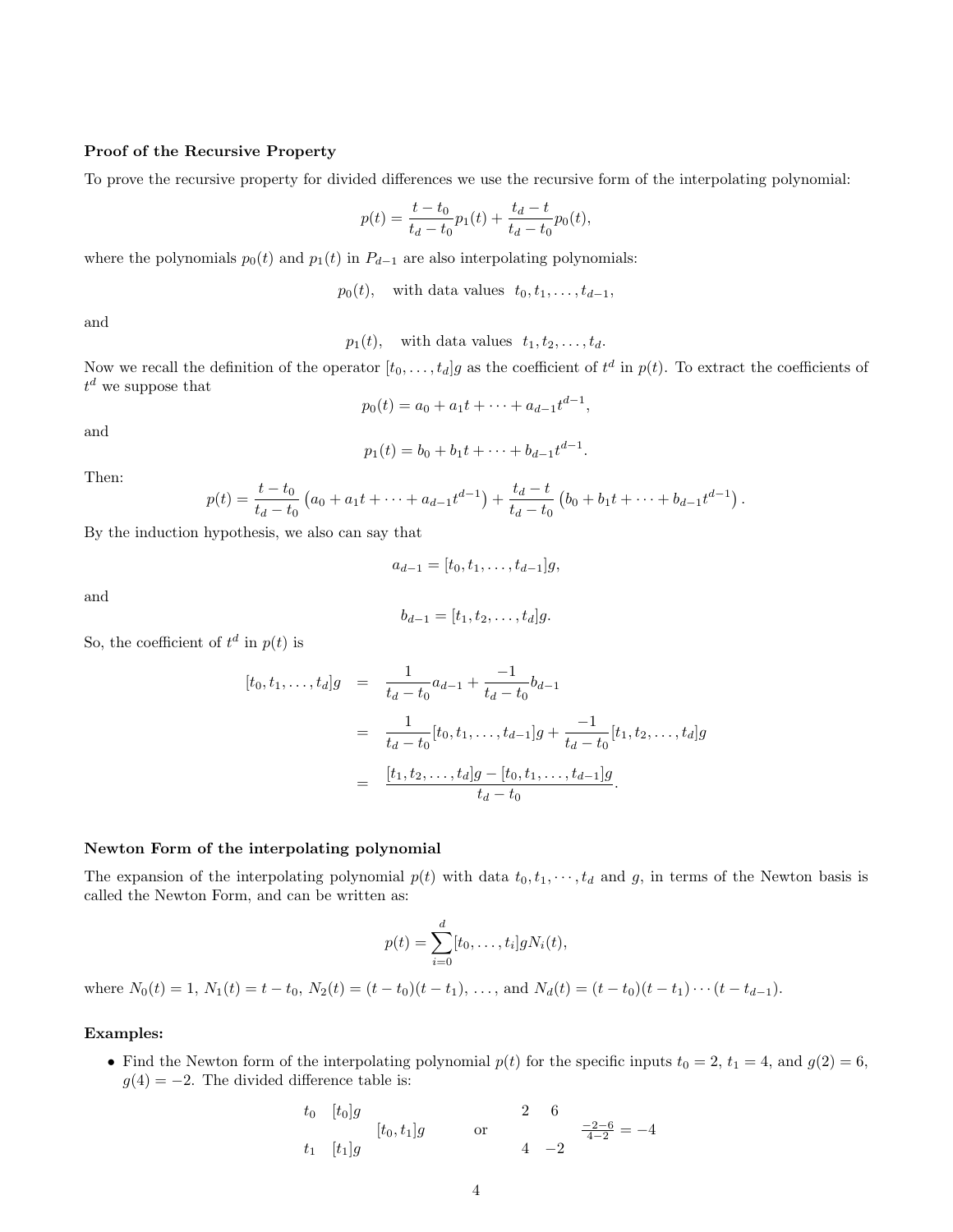The numbers along the top diagonal are the coefficients in the Newton form:

$$
p(t) = [t_0]g + [t_0, t_1]g \cdot (t - t_0)
$$

$$
= 6 + (-4) \cdot (t - 2)
$$

$$
= 14 - 4t,
$$

which is easily seen to satisfy the interpolation conditions:  $p(2) = 6$ ,  $p(4) = -2$ .

• Find the Newton form of the interpolating polynomial  $p(t)$  for the specific inputs  $t_0 = 0, t_1 = 1, t_2 = 2$ , and  $g(0) = 3, g(1) = -2$ , and  $g(2) = 1$ . The divided difference table which we computed in a previous example is:

$$
t_0 \t[t_0]g
$$
  
\n
$$
t_1 \t[t_1]g
$$
  
\n
$$
t_2 \t[t_2]g
$$
  
\n
$$
t_3 \t[2,2]
$$
  
\n
$$
t_4 \t[2,2]
$$
  
\n
$$
t_5 \t[2,2]
$$
  
\n
$$
t_6 \t[2,2]
$$
  
\n
$$
t_7 \t[2,2]
$$
  
\n
$$
t_8 \t[2,2]
$$
  
\n
$$
t_9 \t[2,2]
$$
  
\n
$$
t_1 \t[2,2]
$$
  
\n
$$
t_2 \t[2,2]
$$
  
\n
$$
t_3 \t[2,2]
$$
  
\n
$$
t_4 \t[2,2]
$$
  
\n
$$
t_5 \t[2,2]
$$
  
\n
$$
t_6 \t[2,2]
$$
  
\n
$$
t_7 \t[2,2]
$$
  
\n
$$
t_8 \t[2,2]
$$
  
\n
$$
t_9 \t[2,2]
$$
  
\n
$$
t_1 \t[2,2]
$$
  
\n
$$
t_2 \t[2,2]
$$
  
\n
$$
t_3 \t[2,2]
$$
  
\n
$$
t_4 \t[2,2]
$$
  
\n
$$
t_5 \t[2,2]
$$
  
\n
$$
t_6 \t[2,2]
$$
  
\n
$$
t_7 \t[2,2]
$$
  
\n
$$
t_8 \t[2,2]
$$
  
\n
$$
t_9 \t[2,2]
$$
  
\n
$$
t_1 \t[2,2]
$$
  
\n
$$
t_2 \t[2,2]
$$
  
\n
$$
t_3 \t[2,2]
$$
  
\n
$$
t_4 \t[2,2]
$$
  
\n
$$
t_5 \t[2,2]
$$
  
\n
$$
t_6 \t[2,2]
$$
  
\n
$$
t_7 \t[2,2]
$$
  
\n
$$
t_8 \t[2,2]
$$
  
\n

The numbers along the top diagonal are the coefficients in the Newton form:

$$
p(t) = [t_0]g + [t_0, t_1]g \cdot (t - t_0) + [t_0, t_1, t_2]g \cdot (t - t_0)(t - t_1)
$$
  
= 3 + (-5) \cdot (t - 0) + 4 \cdot (t - 0)(t - 1)  
= 3 - 5t + 4t(t - 1),

which is easily seen to satisfy the interpolation conditions:  $p(0) = 3$ ,  $p(1) = -2$ , and  $p(2) = 1$ .

• Find the Newton form of the interpolating polynomial  $p(t)$  for the specific inputs  $t_0 = 0, t_1 = 1, t_2 = 2, t_3 = 3,$ and  $g(0) = 2$ ,  $g(1) = 3$ ,  $g(2) = 4$ , and  $g(3) = -1$ . The divided difference table is:

t<sup>0</sup> [t0]g [t0, t1]g t<sup>1</sup> [t1]g [t0, t1, t2]g [t1, t2]g [t0, t1, t2, t3]g t<sup>2</sup> [t2]g [t1, t2, t3]g [t2, t3]g t<sup>3</sup> [t3]g or 0 2 3−2 <sup>1</sup>−<sup>0</sup> = 1 1 3 <sup>1</sup>−<sup>1</sup> <sup>2</sup>−<sup>0</sup> = 0 4−3 <sup>2</sup>−<sup>1</sup> = 1 <sup>−</sup>3−<sup>0</sup> <sup>3</sup>−<sup>0</sup> = −1 2 4 <sup>−</sup>5−<sup>1</sup> <sup>3</sup>−<sup>1</sup> = −3 −1−4 <sup>3</sup>−<sup>2</sup> = −5 3 −1

The numbers along the top diagonal are the coefficients in the Newton form:

$$
p(t) = [t_0]g + [t_0, t_1]g \cdot (t - t_0) + [t_0, t_1, t_2]g \cdot (t - t_0)(t - t_1)[t_0, t_1, t_2, t_3]g \cdot (t - t_0)(t - t_1)(t - t_2)
$$
  
= 2 + 1 \cdot (t - 0) + 0 \cdot (t - 0)(t - 1) - 1 \cdot (t - 0)(t - 1)(t - 2)  
= 2 + t - t(t - 1)(t - 2),

which is easily seen to satisfy the interpolation conditions:  $p(0) = 2$ ,  $p(1) = 3$ ,  $p(2) = 4$  and  $p(3) = -1$ .

• Find the Newton form of the interpolating polynomial  $p(t)$  for the specific inputs  $t_0 = 0, t_1 = 1, t_2 = 2$ , and  $g(0) = 2, g(1) = 3$ , and  $g(2) = 4$ . Note: This is just the first three data points from the previous example. Also note: the three points are collinear, so we already know that there is a linear polynomial passing through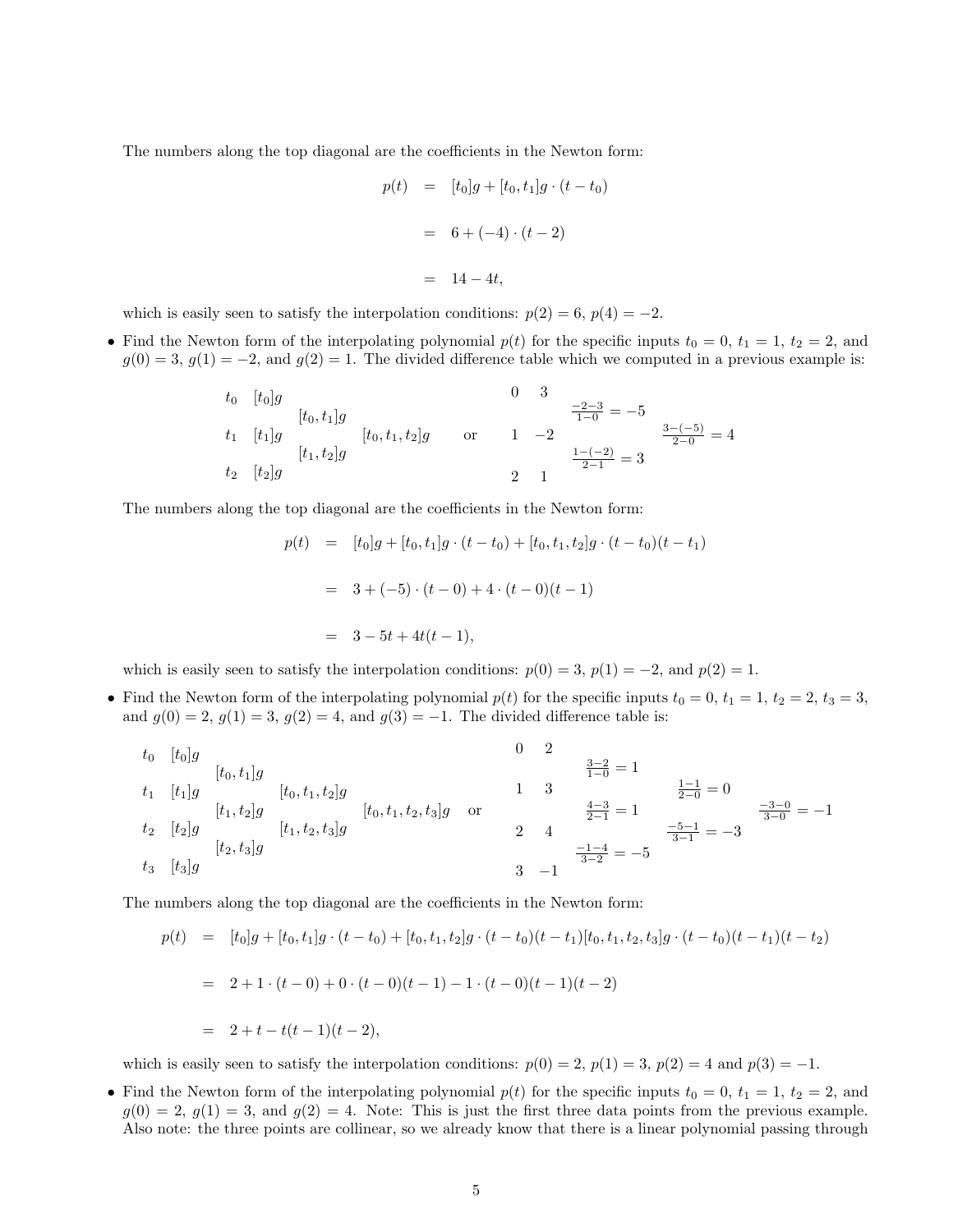them. The divided difference table is:

$$
0 \quad 2
$$
\n
$$
\frac{3-2}{1-0} = 1
$$
\n
$$
1 \quad 3
$$
\n
$$
\frac{4-3}{2-1} = 1
$$
\n
$$
2 \quad 4
$$

The numbers along the top diagonal are the coefficients in the Newton form:

$$
p(t) = [t_0]g + [t_0, t_1]g \cdot (t - t_0) + [t_0, t_1, t_2]g \cdot (t - t_0)(t - t_1)
$$
  
= 2 + 1 \cdot (t - 0) + 0 \cdot (t - 0)(t - 1)  
= 2 + t,

which is easily seen to satisfy the interpolation conditions:  $p(0) = 2$ ,  $p(1) = 3$ ,  $p(2) = 4$ .

## Leibniz' Rule for Divided Differences

Let  $f(t) = g(t)h(t)$ . Then

$$
[t_i, t_{i+1}, \dots, t_{i+k}]f = \sum_{r=i}^{i+k} ([t_i, \dots, t_r]g)([t_r, \dots, t_{i+k}]h).
$$

Note: Draw the divided difference triangles for g and h, and label them  $T_1$  and  $T_2$ . Then make two lists, first along the top of  $T_1$  from left to right, then along the bottom of  $T_2$ , from right to left. Each of these lists has length  $k+1$ and can be viewed as a vector. The dot product of these two vectors is the same as the sum above.

#### Examples:

• For degree  $d = 2$  the Leibniz formula looks like this:

$$
[t_0, t_1, t_2]f = [t_0]g[t_0, t_1, t_2]h + [t_0, t_1]g[t_1, t_2]h + [t_0, t_1, t_2]g[t_2]h.
$$

The coefficients come from the two divided difference tables:

$$
t_{0} [t_{0}]g
$$
  
\n
$$
t_{1} [t_{1}]g
$$
  
\n
$$
t_{2} [t_{2}]g
$$
  
\n
$$
t_{2} [t_{2}]g
$$
  
\n
$$
t_{3} [t_{1}, t_{2}]g
$$
  
\n
$$
t_{4} [t_{1}]h
$$
  
\n
$$
t_{5} [t_{2}]h
$$
  
\n
$$
t_{6} [t_{0}]h
$$
  
\n
$$
t_{7} [t_{1}]h
$$
  
\n
$$
t_{8} [t_{2}]h
$$
  
\n
$$
t_{9} [t_{1}, t_{2}]h
$$
  
\n
$$
t_{1} [t_{1}]h
$$
  
\n
$$
t_{2} [t_{2}]h
$$

• Let  $f(t) = |t|(t-2)^2$ , with  $g(t) = |t|$ , and  $h(t) = (t-2)^2$ , and take  $t_0 = -1$ ,  $t_1 = 0$ , and  $t_2 = 1$ . We then have the tables:

| $-1$ 1    |             |      |     | $-1\quad 9$  |      |  |
|-----------|-------------|------|-----|--------------|------|--|
|           | $-1$        |      |     |              | $-5$ |  |
|           | $0 \quad 0$ | $-1$ | and | $0 \quad 4$  |      |  |
|           |             |      |     |              | $-3$ |  |
| $1 \quad$ |             |      |     | $\mathbf{1}$ |      |  |

Then we have the corresponding Leibniz formula for  $[-1, 0, 1]$ *f*: